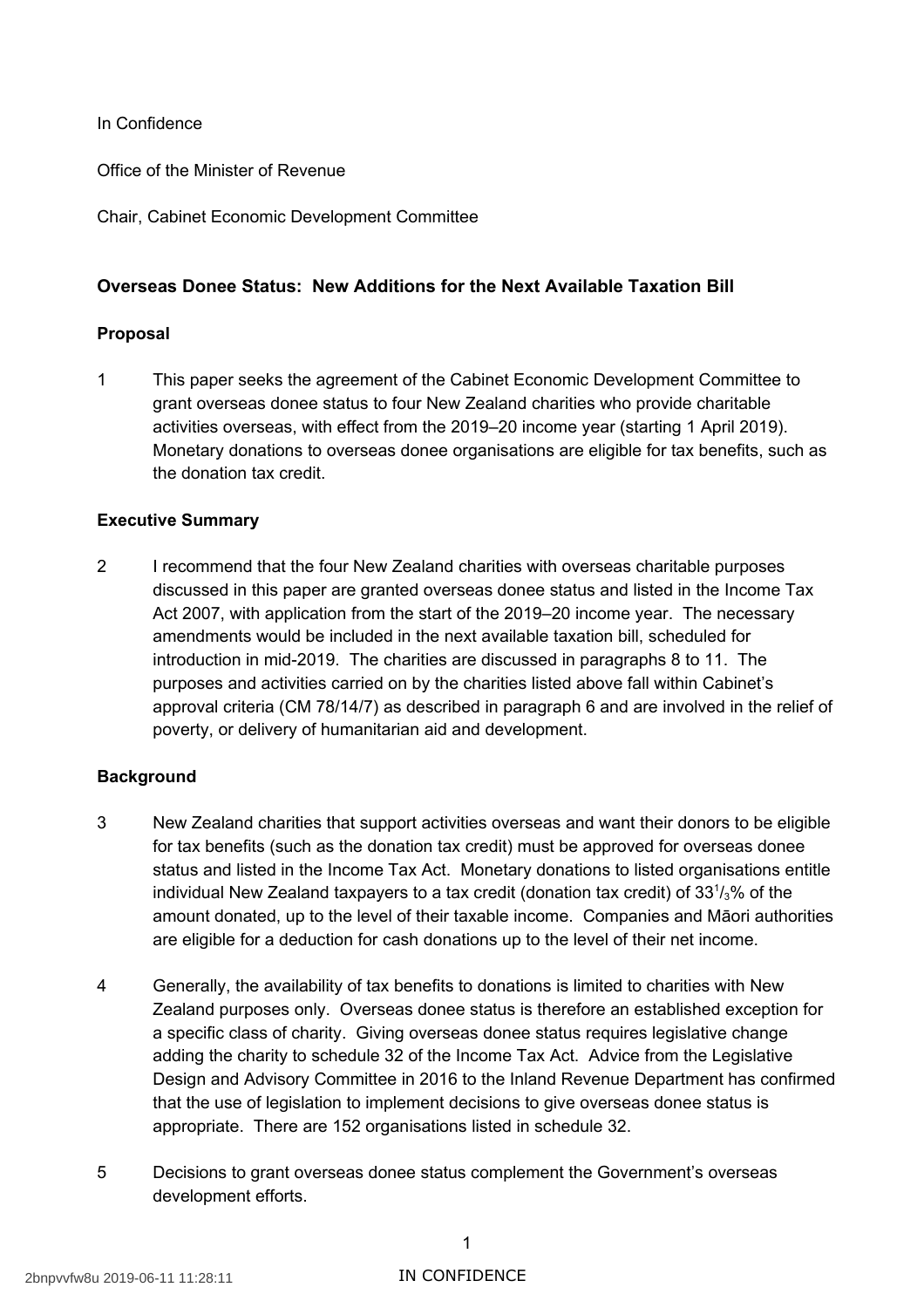- 6 Cabinet has established criteria for granting overseas donee status.
	- $(i)$ *(i) the funds of the charity should be principally applied towards:*

 *the relief of poverty, hunger, sickness or the ravages of war or natural disaster; or* 

 *the economy of developing countries\*; or* 

 *raising the educational standards of a developing country\*;* 

- *(ii) charities formed for the principal purpose of fostering or administering any religion, cult or political creed should not qualify;*
- *\* developing countries recognised by the United Nations.*

[CM 78/14/7 refers]

### **Charities to be Granted Overseas Donee Status**

 7 I recommend that the charities named in paragraphs 8 to 11 be granted overseas donee status. The purposes of the recommended charities come within the criteria in paragraph 6. All the charities recommended in this paper have adequate procedures for the accountability of funds applied to projects and can demonstrate a track record of activity. All are registered under the Charities Act 2005.

### *Little Brothers and Sisters International*

 8 Little Brothers and Sisters International has been set up to support and work in partnership with Alongsiders International, the latter has a mentorship programme in 15 Asian and African countries which is directed at keeping potentially at-risk children in established education programmes.

#### *Partners Relief and Development – New Zealand*

 9 The Trust was established in 2017 and works in association with the wider Partners Relief and Development network carrying out emergency relief and community development work in the developing world. It is active in South East Asia (Myanmar and Thailand) and the Middle East (Yemen and Syria).

#### *Project Moroto*

 10 Project Moroto was established in 2011 with the purpose of providing safe housing, upbringing, education and advancement of life to vulnerable or orphaned children in Uganda or other impoverished regions of Africa.

#### *UN Women National Committee Aotearoa New Zealand Incorporated*

 11 The UN Women National Committee Aotearoa New Zealand supports the work of the United Nations Entity for Gender Equality and the Empowerment of Women through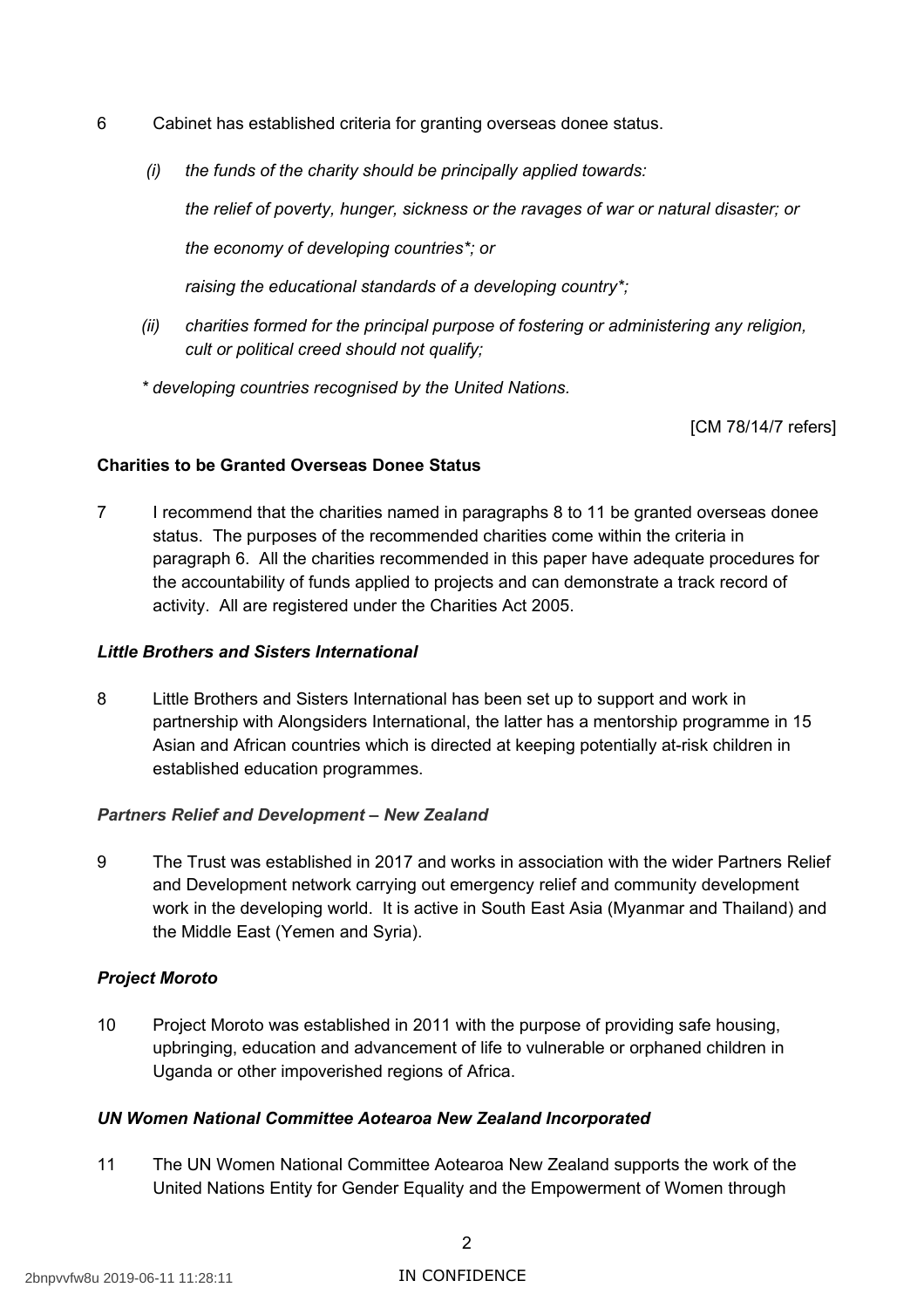contributing funds raised in New Zealand for UN Women projects in developing countries worldwide, but particularly those in the Pacific region.

## **Consultation**

- 12 The Treasury, the Ministry of Foreign Affairs and Trade (Pacific and Development Group) and the Department of Internal Affairs – Charities Services have been consulted as part of the preparation of this report. Consultation with these agencies did not identify any concerns with the charities recommended in this paper. The New Zealand Police's vetting service was also used for the trustees of the charities recommended in this report.
- 13 The Ministry of Foreign Affairs and Trade (Pacific and Development Group) notes that apart from the UN Women National Committee Aotearoa New Zealand Incorporated, it does not have any direct knowledge of the activities carried out by the other three charities discussed in this report, and none of the charities are accredited for its various partnership funds. $^1$

## **Fiscal Implications**

 14 The estimated financial implications of granting overseas donee status to the four charities recommended in this report are shown below. The financial implications will be treated as a forecasting change and reflect the increasing cost of the decision to allow donations to New Zealand-based charitable overseas aid organisations to be eligible for tax benefits. The revenue estimates are based on projections made by the charities about the monetary donations they expect to receive for the forecast period.

|                                                   | \$million - increase/(decrease) |         |         |             |                       |  |  |
|---------------------------------------------------|---------------------------------|---------|---------|-------------|-----------------------|--|--|
| <b>Vote Revenue</b><br><b>Minister of Revenue</b> | 2018-19                         | 2019-20 | 2020-21 | $2021 - 22$ | 2022-23 &<br>outyears |  |  |
| Crown Revenue and Receipts:<br>Tax Revenue        | (0.000)                         | (0.106) | (0.143) | (0.197)     | (0.223)               |  |  |

## **Legislative Implications**

 15 Granting overseas donee status to the named charities will require changes to the Income Tax Act 2007. I recommend that the necessary amendments are included in the next omnibus taxation bill scheduled for introduction in mid-2019 with effect from the 2019–20 income year (starting 1 April 2019).

## **Impact Analysis**

 16 The Treasury confirms that a Regulatory Impact Statement is not required for this proposal because it does not alter current tax policy settings.

<span id="page-2-0"></span><sup>1</sup> For example, the Ministry of Foreign Affairs and Trade's New Zealand aid programmes: the New Zealand Partnerships for [International Development Fund \(Partnerships Fund\),](https://www.mfat.govt.nz/en/aid-and-development/working-with-us/contestable-funds/partnerships-for-international-development-fund/) the [Sustainable Development Fund,](https://www.mfat.govt.nz/en/aid-and-development/working-with-us/contestable-funds/sustainable-development-fund/) the New Zealand Disaster Response [Partnership \(NZDRP\),](https://www.mfat.govt.nz/en/aid-and-development/working-with-us/contestable-funds/nz-disaster-response-partnership/) and the [Pacific Island Countries Participation Fund \(PIC Fund\).](https://www.mfat.govt.nz/en/aid-and-development/working-with-us/contestable-funds/pacific-island-countries-participation-fund-pic-fund/)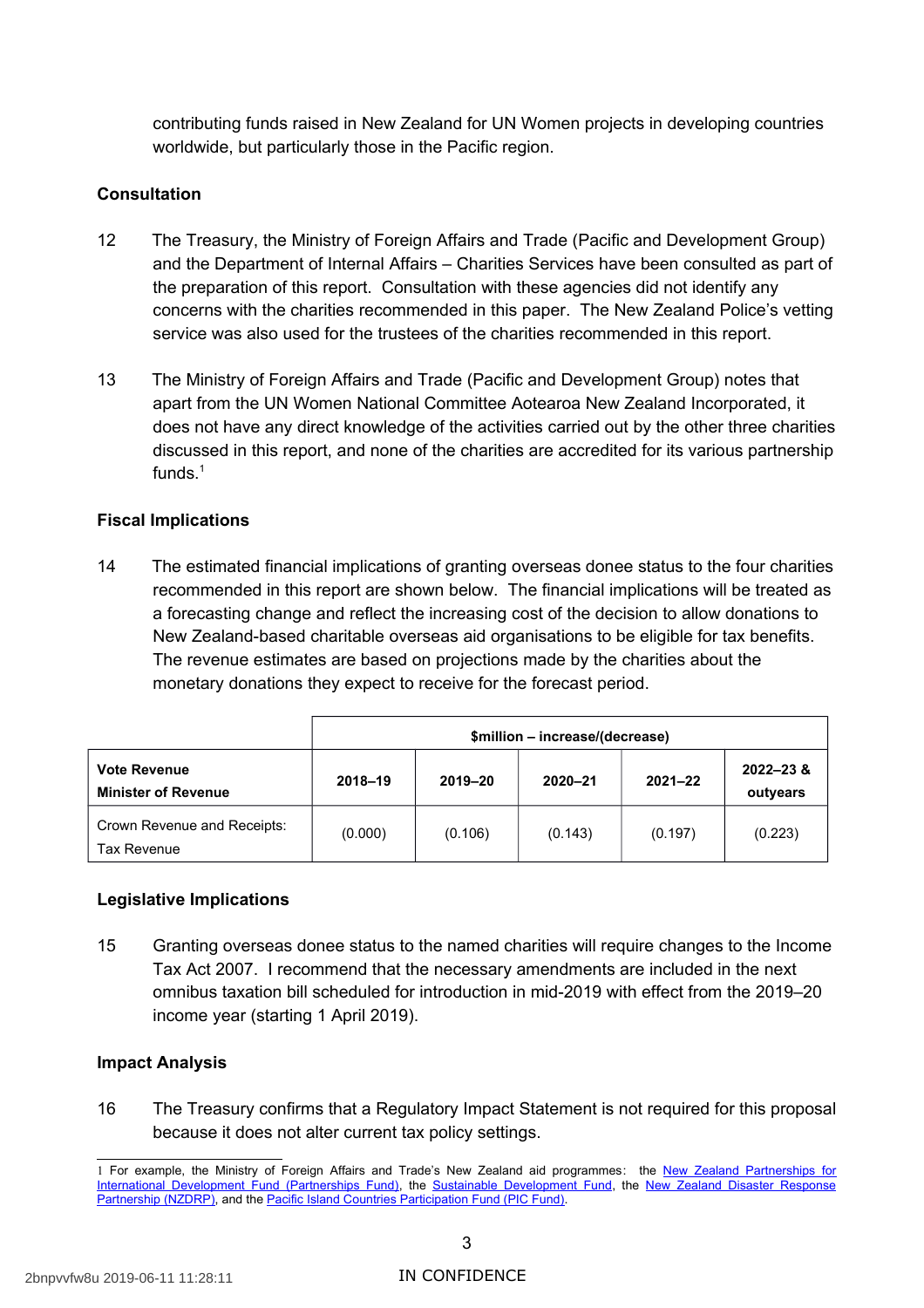### **Human Rights**

 17 The changes I am recommending in this paper do not have any implications in relation to the New Zealand Bill of Rights Act 1990 or the Human Rights Act 1993.

## **Publicity**

 18 I will make an announcement about the four charities as part of the content of the relevant taxation bill when it is introduced into the House. Inland Revenue will publish details of the new legislation in *a Tax Information Bulletin* once the tax bill containing the amendments is enacted. Once Cabinet has made its decisions on granting overseas donee status, officials will inform each organisation of the relevant decision.

#### **Proactive Release**

 19 I propose to delay the proactive release of this Cabinet paper, without redaction, and associated Cabinet minutes until the introduction of the proposed omnibus taxation bill which contains the necessary amendments to give effect to the proposal. The expected introduction date for this bill is mid-2019.

#### **Recommendations**

The Minister of Revenue recommends that the Cabinet Economic Development Committee:

- 1. Agree that the following charities are granted overseas donee status and listed in schedule 32 of the Income Tax Act 2007:
	- 1.1 Little Brothers and Sisters International
	- 1.2 Partners Relief and Development New Zealand
	- 1.3 Project Moroto
	- 1.4 UN Women National Committee Aotearoa New Zealand Incorporated
- 2. Agree that the charities named in recommendation 1 have overseas donee status from the 2019–20 and following income years (starting 1 April 2019).
- 3. Note that agreeing to recommendations 1 and 2 has the following estimated fiscal cost, which will be treated as a forecasting change:

|                                                   | \$million - increase/(decrease) |         |         |             |                       |  |  |
|---------------------------------------------------|---------------------------------|---------|---------|-------------|-----------------------|--|--|
| <b>Vote Revenue</b><br><b>Minister of Revenue</b> | 2018-19                         | 2019-20 | 2020-21 | $2021 - 22$ | 2022-23 &<br>outyears |  |  |
| Crown Revenue and Receipts:<br>Tax Revenue        | (0.000)                         | (0.106) | (0.143) | (0.197)     | (0.223)               |  |  |